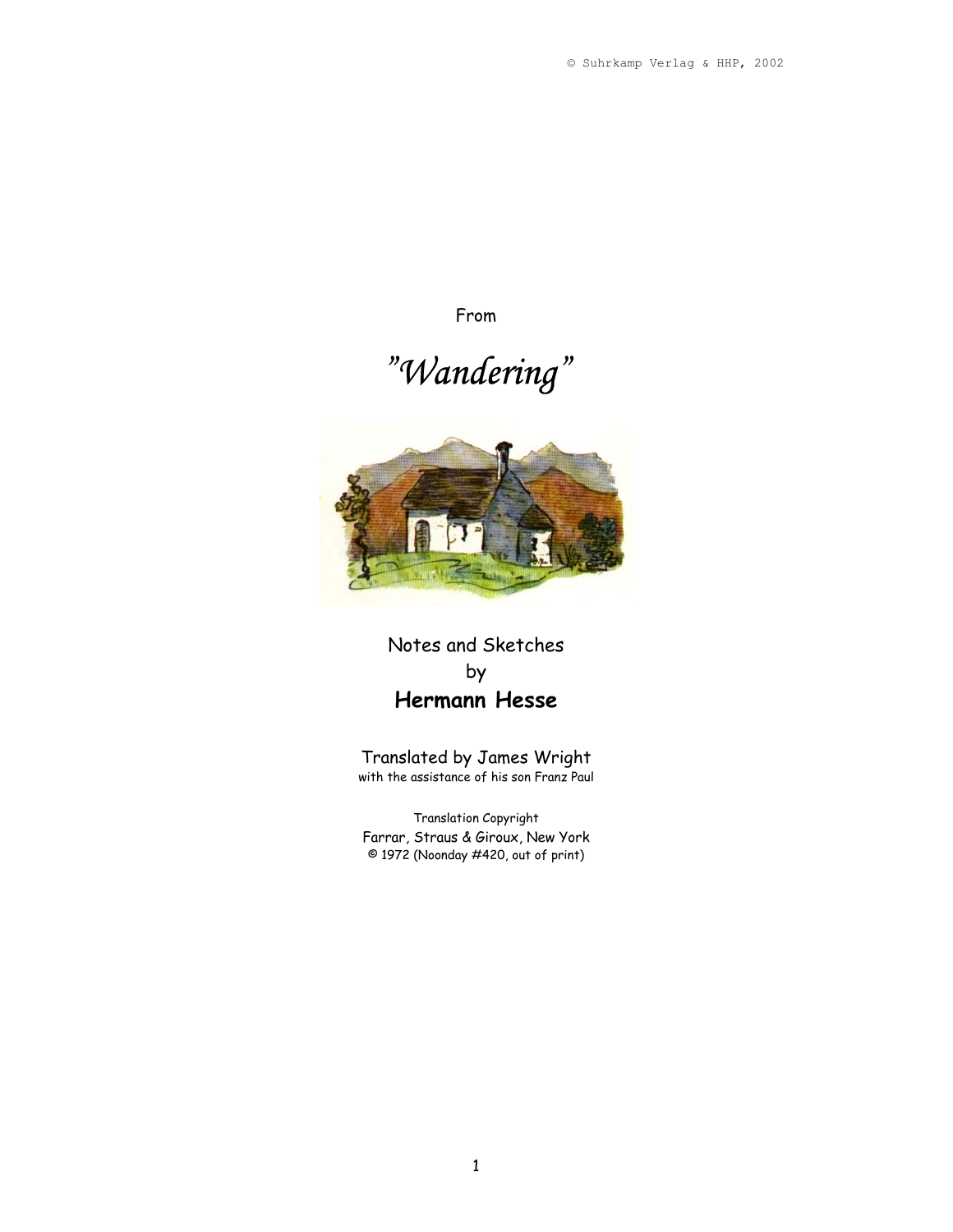## **Farmhouse**



This is the house where I say goodbye. For a long time I won't see another house like this one. You see, I'm approaching a pass in the Alps, and here the northern, German architecture, and the German countryside, and the German language come to an end.

How lovely it is to cross such a boundary. The wandering man becomes a primitive man in so many ways, in the same way that the nomad is more primitive than the farmer. But the longing to get on the other side of everything already settled, this makes me, and everybody like me, a road sign to the future. If there were many other people who loathed the borders between countries as I do, then there would be no more wars and blockades. Nothing on earth is more disgusting, more contemptible than borders. They're like cannons, like generals: as long as peace, loving kindness and peace go on, nobody pays any attention to them  $-$  but as soon as war and insanity appear, they become urgent and sacred. While the war went on, how they were pain and prison to us wanderers. Devil take them!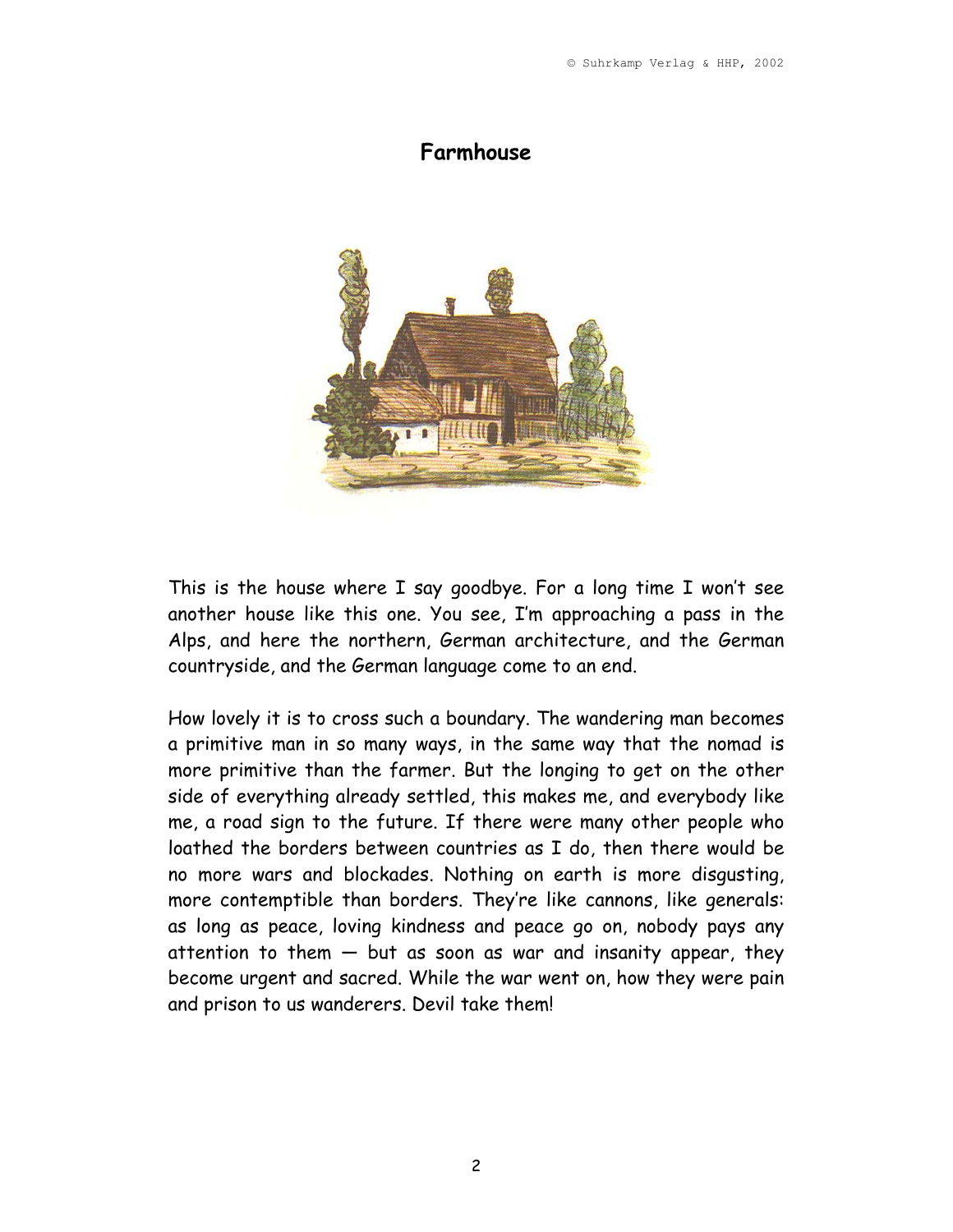I am making a sketch of the house in my notebook, and my eye sadly leaves the German roof, the German frame of the house, the gables, everything I love, every familiar thing.

Once again I love deeply everything at home, because I have to leave it. Tomorrow I will love other roofs, other cottages. I won't leave my heart behind me, as they say in love letters. No, I am going to carry it with me over the mountains, because I need it, always. I am a nomad, not a farmer. I am an adorer of the unfaithful, the changing, the fantastic. I don't care to secure my love to one bare place on this earth. I believe that what we love is only a symbol. Whenever our love becomes too attached to one thing, one faith, one virtue, then I become suspicious.

Good luck to the farmer! Good luck to the man who owns this place, the man who works it, the faithful, the virtuous! I can love him, I can revere him, I can envy him. But I have wasted half my life trying to live his life. I wanted to be something that I was not. I even wanted to be a poet and a middleclass person at the same time. I wanted to be an artist and a man of fantasy, but I also wanted to be a good man, a man at home. It all went on for a long time, till I knew that a man cannot be both and have both, that I am a nomad and not a farmer, a man who searches and not a man who keeps. A long time I castigated myself before gods and laws which were only idols for me. That was what I did wrong, my anguish, my complicity in the world's pain. I increased the world's guilt and anguish, by doing violence to myself, by not daring to walk toward my own salvation. The way to salvation leads neither to the left nor the right: it leads into your own heart, and there alone is God, and there alone is peace.

A damp mountain wind drifts across me, beyond me blue islands of heaven gaze down on other countries. Beneath those heavens I will be happy sometimes, and sometimes I will be homesick beneath them. The complete man that I am, the pure wanderer, mustn't think about homesickness. But I know it, I am not complete, and I do not even strive to be complete. I want to taste my homesickness, as I taste my joy.